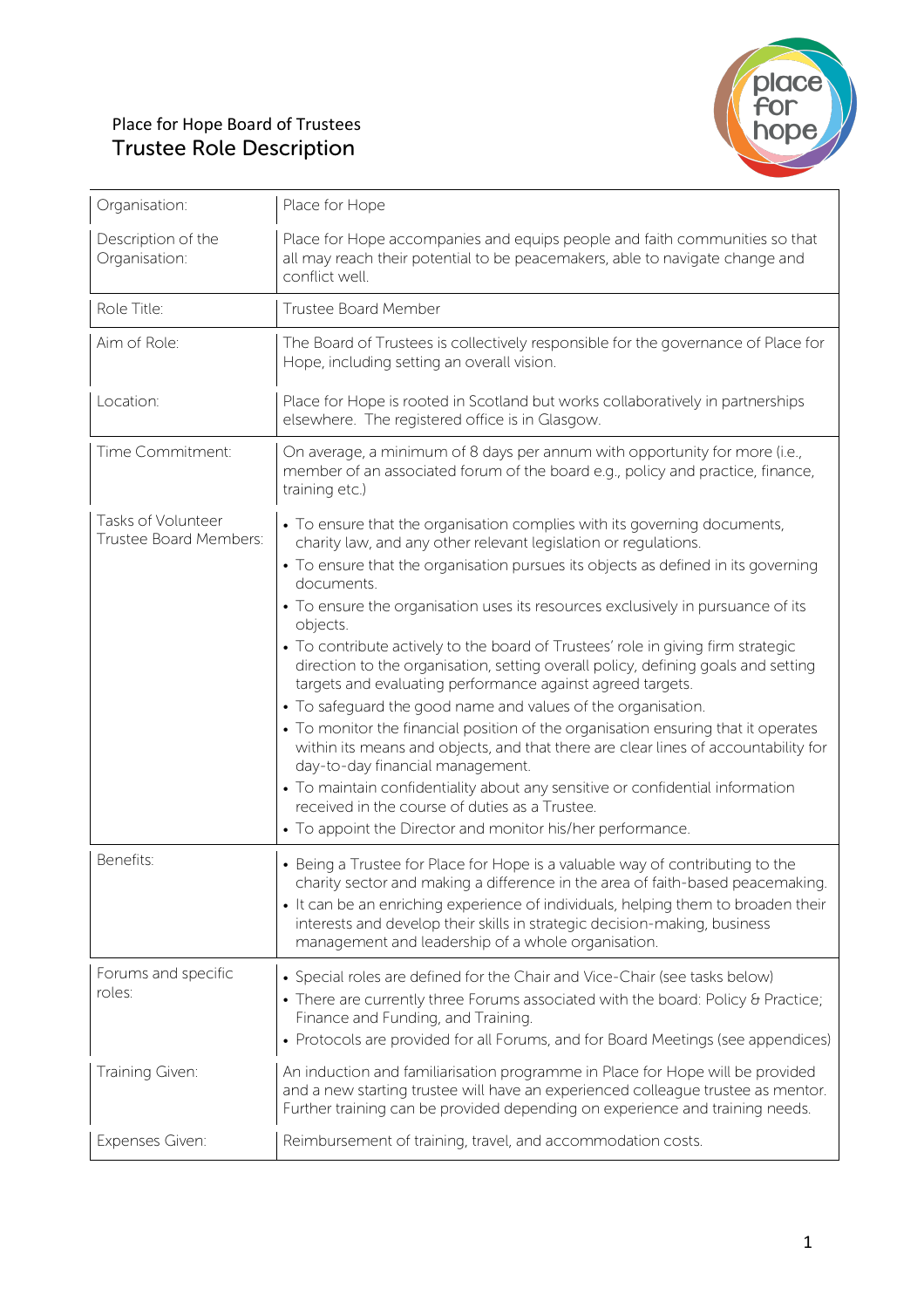## Chairperson Role Description

The Chair has a leadership role. Duties include:

- preparing agendas for the meeting in consultation with the staff and other trustees
- ensuring meetings are run efficiently, and discussion and decision-making is democratic and fully participative
- holding the casting vote in the event of a split decision
- ensuring that AGMs and EGMs are carried out according to the governing document.
- ensuring line management of the Director
- the Chair may also represent the organisation at external events and meetings, act as a cheque signatory, and take part in staff recruitment.
- a Vice-Chair may be appointed to share the workload and deputise for the Chair.

(Adapted from SCVO)

|                                | Knowledge, Skills, Experience and<br>Qualities                                                                                                                                                                                                                                                                                                           | <b>Essential</b>             | Desirable |
|--------------------------------|----------------------------------------------------------------------------------------------------------------------------------------------------------------------------------------------------------------------------------------------------------------------------------------------------------------------------------------------------------|------------------------------|-----------|
| Education &<br>Experience      | • IT moderate level<br>• Literacy high level<br>• Numeracy moderate level                                                                                                                                                                                                                                                                                | X<br>$\mathsf X$<br>$\times$ |           |
| Skills                         | • Effective communication skills and<br>willingness to participate actively in<br>discussion<br>• Ability to communicate clearly both orally<br>and in writing<br>• Ability to sift through business related<br>information and extract what is relevant<br>• Ability to think creatively and strategically, and<br>exercise good, independent judgement | X<br>$\times$<br>X<br>X      |           |
| Knowledge and<br>Understanding | • Knowledge of the faith sector in Scotland<br>• Knowledge of the role of mediation in<br>enabling people to resolve their own<br>problems<br>• Willingness to gain knowledge and<br>understanding of basic conflict<br>transformation skills through participation in<br>our training                                                                   | $\times$<br>X                | X         |